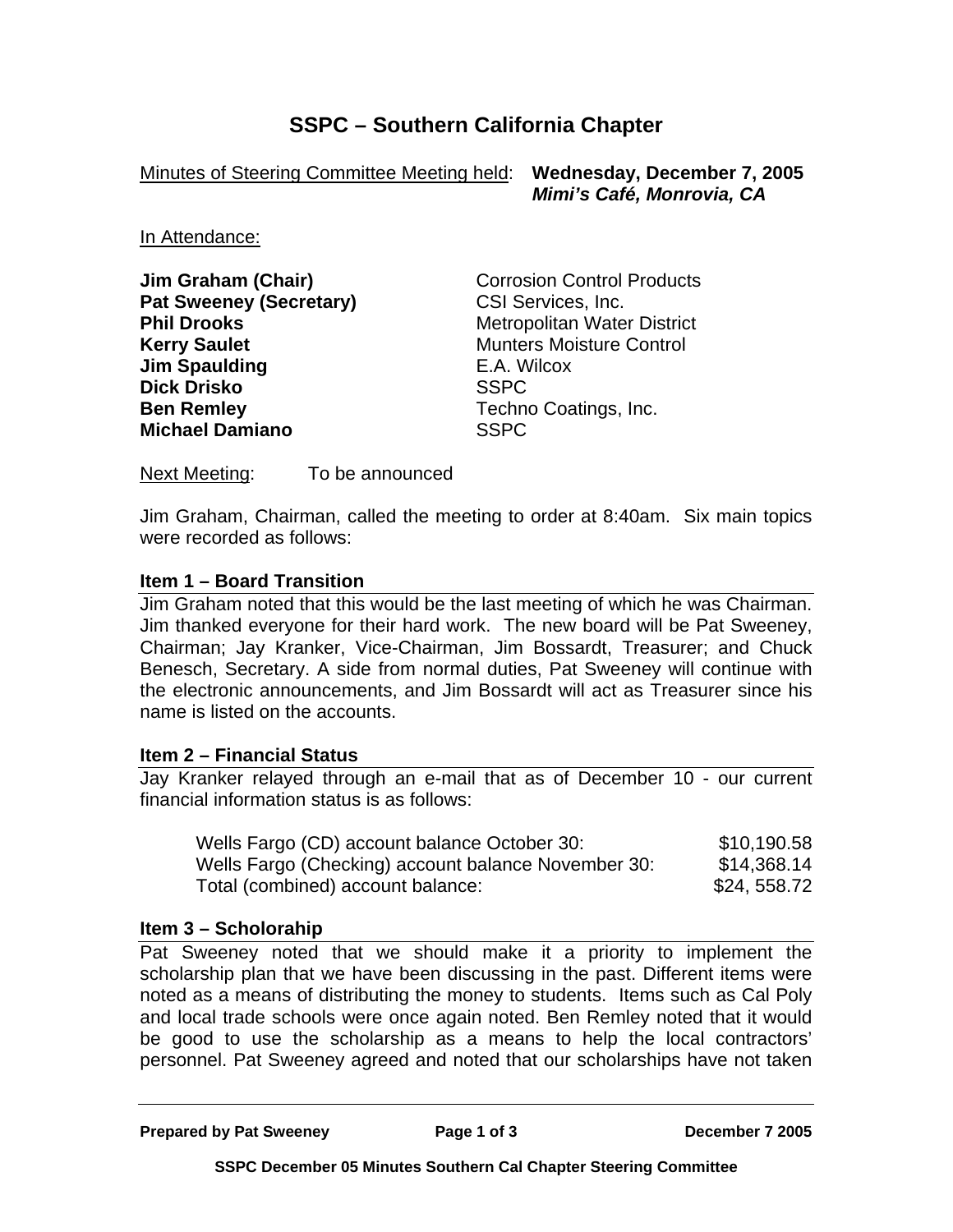off because we have focused on the universities and the trade schools, he noted that we shold pursue the training of the contractor workers personnel as a means for them to not only develop individually, but also help our industry and network develop.

## **Item 4 – 2006 Sponsorship Request**

Pat Sweeney committed to sending a sponsorship request by e-mail, but others in the group would need to follow-up with existing sponsors. We will likely not send a hard mailing this time around.

### **Item 5 – Future Meeting/Events**

We postponed the Concrete meeting next month since the World of Concrete will be in Vegas that same month. We have rescheduled it to February 14. Jim Spaulding would confirm with the General Polymer Speaker. Ben Remley noted that he is the new contact for the classes to be held at Techno Coatings. The group emphasized that we need to throw in some more facility tours. Kerry Saulet noted that he has thinks tht qwe can get in with the Budweiser plant in Van Nuys. However, NACE will be holding their tour their next month. The list of events for 2006 are as follows:

Tuesday, February 14 – Concrete Topic with General Polymers April 17-21, 2006 C1 and C2 Classes, plus PCS Exam, Anaheim, CA Tuesday, May 9 - General Meeting – to be held in the Annexed Las Vegas Tuesday, July 18 - General Meeting Tuesday, September 19 - General Meeting Friday, October 13, 3rd Annual SSPC Barbecue, Long Beach, CA

### **Item 6 – Michael Damiano Visit**

Michael Damiano, SSPC Director of Product Development visited our committee to let us know what is happening at the corporate level. The following items were discussed:

- A) Speakers Recommended two speakers for upcoming events. The first is the State of CA Speaker, Scott MCAllister from the talk that was just given at the Northern California Chapter regarding the Bay Bridge. He also noted that Craig Miller may be able to give a talk about NAVSEA's ship coatings maintenance activities.
- B) New Training and Certification Programs C11, Coating Concrete Inspection week long course. They are working on a (QP8) concrete coating application certification that will be focused on floor contractors. (QP6) metalizing contractors that actually certified personnel. They are also in the early stages of developing a

**Prepared by Pat Sweeney Page 2 of 3 December 7 2005**